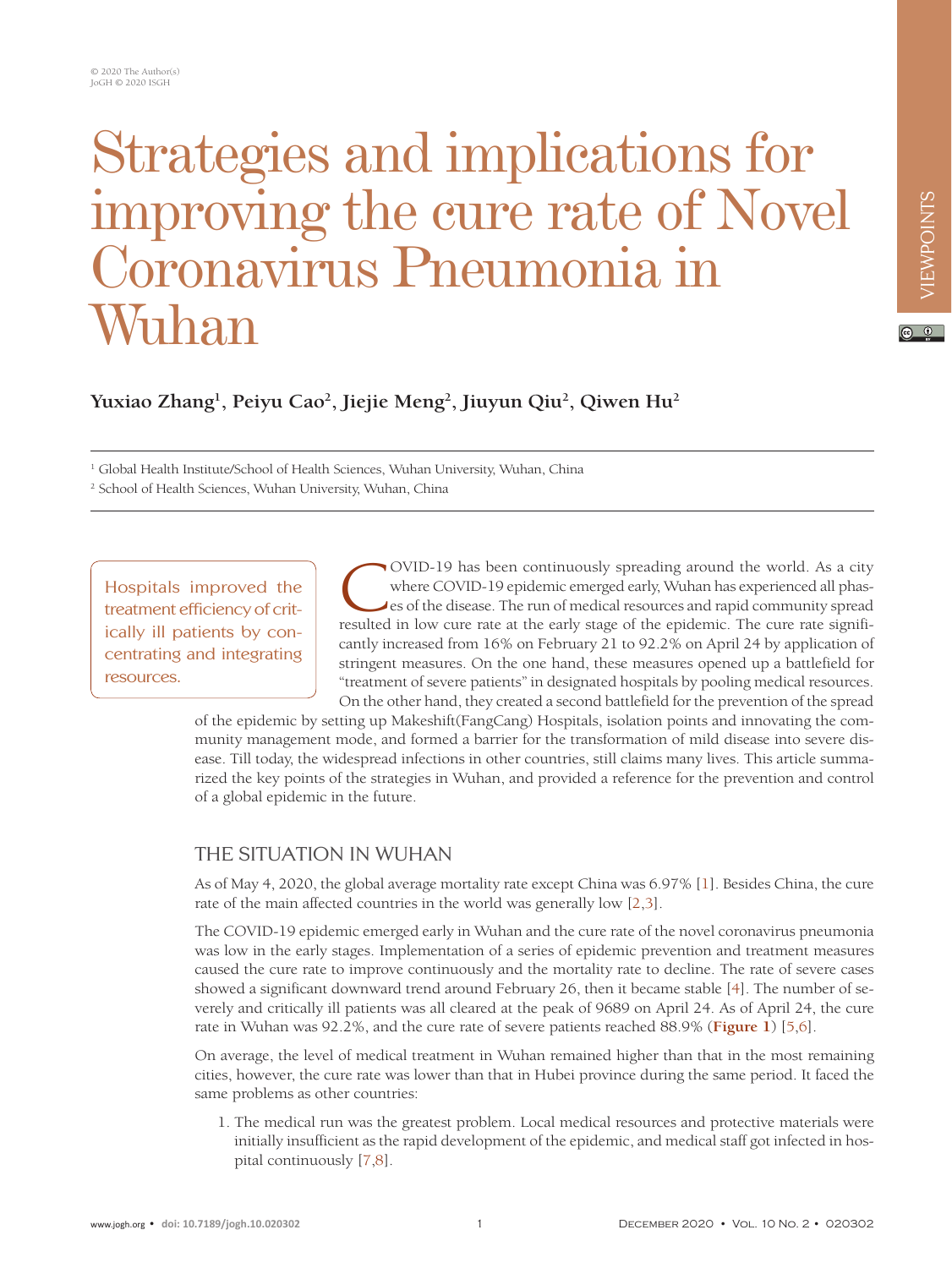<span id="page-1-0"></span>

**Figure 1.** Schematic diagram of the makeshift hospital's structure

- 2. The resource utilization efficiency was low, the treatment couldn't be concentrated on critically ill patients efficiently, resulting in a critical illness rate of 18%, 1.8 times that of the whole country outside the Hubei Province [[9](#page-6-5),[10](#page-6-6)].
- 3. The spread of community outbreaks had not been contained. Despite the lock down of the city, the residents still constantly infected due to life-demand activities, resulting in new patients, further exacerbating the first two problems, which formed a vicious circle.

## MEASURES TAKEN BY WUHAN TO IMPROVE CURE RATE

To improve the cure rate,Wuhan has taken a series of measures. On the one hand, these measures opened up a battlefield for "treatment of severely ill patients" in designated hospitals by pooling medical resources. On the other hand, they created a second battlefield by setting up Makeshift (FangCang) Hospitals, isolation points and innovating the community management mode, and formed a barrier for the transformation of mild disease into severe disease. The details of these measures were listed in **[Table 1](#page-2-0)**.

## EXPAND AND OPTIMIZE TREATMENT RESOURCES FOR CRITICALLY ILL PATIENTS AND UNBLOCK CRITICAL CARE CHANNELS

Wuhan prevented mild cases from becoming severe ones by optimizing community management, setting up isolation points and building Makeshift (FangCang) hospitals.

#### **Consolidate national and local resources to respond to the epidemic**

First, country deployed 344 medical teams from public hospitals, provided more than 42000 medical workers as the support team to the Hubei Province and Wuhan. Second, besides two coronavirus-specific hospitals, there were 88 designated hospitals in Wuhan in total. These hospitals suffered from medical resources shortage and now focus on the treatment for severe patients only.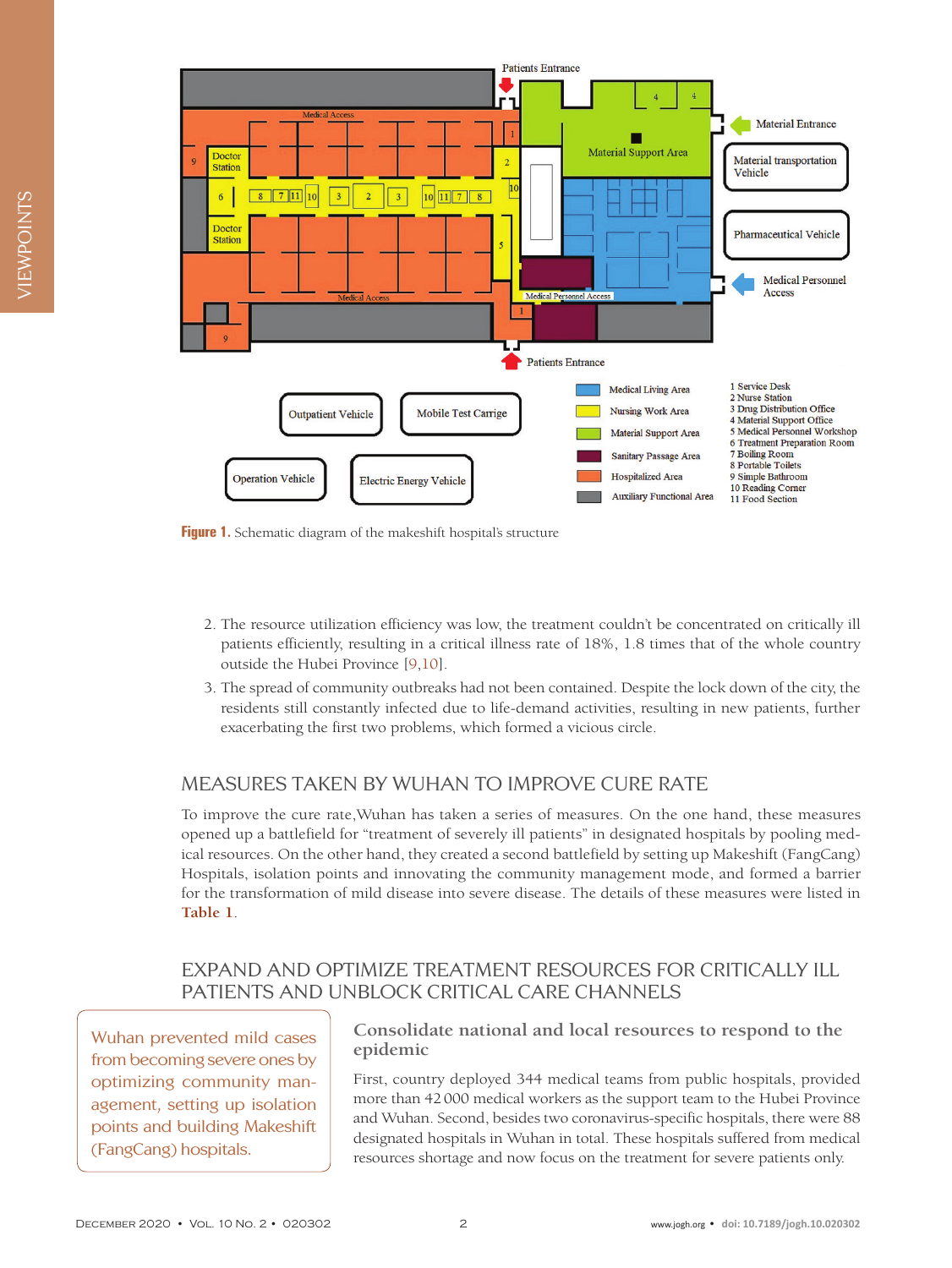| <b>THEME</b>                                                                  | <b>KEY MEASURES</b>                                                                                                                      | <b>SPECIFIC DETAILS</b>                                                                                                                                                                                                                                                                                                                                                                                                                                                                                   |
|-------------------------------------------------------------------------------|------------------------------------------------------------------------------------------------------------------------------------------|-----------------------------------------------------------------------------------------------------------------------------------------------------------------------------------------------------------------------------------------------------------------------------------------------------------------------------------------------------------------------------------------------------------------------------------------------------------------------------------------------------------|
| Cure for critical<br>cases                                                    | Centralize resources                                                                                                                     | Integrate the national and Wuhan local medical resources, and estab-<br>lish a multidisciplinary team of experts.                                                                                                                                                                                                                                                                                                                                                                                         |
|                                                                               | Improve efficiency                                                                                                                       | 1. Use local medical resources to set up designated hospitals for<br>coronavirus and transform the ward into the mode of "three parti-<br>tions and two channels."                                                                                                                                                                                                                                                                                                                                        |
|                                                                               |                                                                                                                                          | 2. Optimize the "ICU":                                                                                                                                                                                                                                                                                                                                                                                                                                                                                    |
|                                                                               |                                                                                                                                          | -Set the corresponding ICU clinical standards for severe patients.                                                                                                                                                                                                                                                                                                                                                                                                                                        |
|                                                                               |                                                                                                                                          | -Provide systemic symptomatic support for critically ill patients<br>with other illnesses.                                                                                                                                                                                                                                                                                                                                                                                                                |
|                                                                               |                                                                                                                                          | 3. Establish various new supporting management systems.                                                                                                                                                                                                                                                                                                                                                                                                                                                   |
| A barrier for the<br>transformation of<br>mild disease into<br>severe disease | Separate healthy people<br>from patients with novel<br>coronavirus pneumonia<br>and cut off the source of<br>infection                   | 1. Use community service mechanism to monitor epidemic changes<br>and help separation:                                                                                                                                                                                                                                                                                                                                                                                                                    |
|                                                                               |                                                                                                                                          | -Register the fever and mobility of community people.                                                                                                                                                                                                                                                                                                                                                                                                                                                     |
|                                                                               |                                                                                                                                          | -Carry out different separation and transportation measures for dif-<br>ferent types of people.                                                                                                                                                                                                                                                                                                                                                                                                           |
|                                                                               |                                                                                                                                          | -Transfer confirmed patients to receive concentrated treatment,<br>send critical patients to designated hospitals, transport mild pa-<br>tients failing to enter designated hospitals to other medical institu-<br>tions (including makeshift hospitals) for isolation and treatment.                                                                                                                                                                                                                     |
|                                                                               |                                                                                                                                          | -For suspected patients and close contacts with confirmed patients,<br>transfer severe cases to designated hospitals, mild cases to central-<br>ized isolation points.                                                                                                                                                                                                                                                                                                                                    |
|                                                                               |                                                                                                                                          | 2. Set up a transit isolation point to strictly cut off the risk of infec-<br>tion and establish partitions to isolate different groups of people:                                                                                                                                                                                                                                                                                                                                                        |
|                                                                               |                                                                                                                                          | -Isolate suspected patients and perform regular nucleic acid testing.<br>When confirmed, patients were transferred to the hospital for treat-<br>ment, and two negative nucleic acid tests allowed home isolation.                                                                                                                                                                                                                                                                                        |
|                                                                               |                                                                                                                                          | -In the very early stage when testing resources were intense, pa-<br>tients with CT diagnosis and other related symptoms could go to<br>the isolation points first.                                                                                                                                                                                                                                                                                                                                       |
|                                                                               |                                                                                                                                          | -Screen the close contacts as the criterion of fever person.                                                                                                                                                                                                                                                                                                                                                                                                                                              |
|                                                                               |                                                                                                                                          | -Observe the possibility of resurgence for discharged patients.                                                                                                                                                                                                                                                                                                                                                                                                                                           |
|                                                                               | Increase the capacity of<br>makeshift hospitals and<br>strengthen the com-<br>prehensive treatment<br>of patients with mild<br>infection | 1. Treat mild patients and prevent their condition from deteriorating<br>into severe ones.                                                                                                                                                                                                                                                                                                                                                                                                                |
|                                                                               |                                                                                                                                          | 2. Let the treatment work energetic, keep the mild patients physi-<br>cally and mentally healthy.                                                                                                                                                                                                                                                                                                                                                                                                         |
|                                                                               |                                                                                                                                          | -Prepare reading materials, snacks, and televisions                                                                                                                                                                                                                                                                                                                                                                                                                                                       |
|                                                                               |                                                                                                                                          | -Organize sport activities, like Tai Chi and a little dance.                                                                                                                                                                                                                                                                                                                                                                                                                                              |
| Material support                                                              | Establish a unified medi-<br>cal and living material<br>allocation system                                                                | 1. Guarantee medical supplies production:                                                                                                                                                                                                                                                                                                                                                                                                                                                                 |
|                                                                               |                                                                                                                                          | -Coordinate the material transfer from other provinces to Wuhan                                                                                                                                                                                                                                                                                                                                                                                                                                           |
|                                                                               |                                                                                                                                          | -Encourage national manufacturing companies to resume the pro-<br>duction for Wuhan.                                                                                                                                                                                                                                                                                                                                                                                                                      |
|                                                                               |                                                                                                                                          | -The other cities explore the use of their local drug screening<br>platform to track the whole supply chain of drugs and related<br>materials for Wuhan.                                                                                                                                                                                                                                                                                                                                                  |
|                                                                               |                                                                                                                                          | 2. Guarantee supply of the living materials:                                                                                                                                                                                                                                                                                                                                                                                                                                                              |
|                                                                               |                                                                                                                                          | -Collect relevant information through the materials security team and<br>"network neighborhood" app, guarantee adequate supplies by allocate<br>the national resource. Encourage a "group-buying" mode (people in<br>same community purchase things online as a group, and acquired<br>lower price as this collective buying). Motivate the e-commerce and<br>logistics participate in this mode, people can get cheap and various<br>materials downstairs, even the hotpot can be delivered. The risk of |

#### <span id="page-2-0"></span>**Table 1.** Strategies to improve the cure rate in Wuhan

infection is greatly reduced by this convenient shopping mode.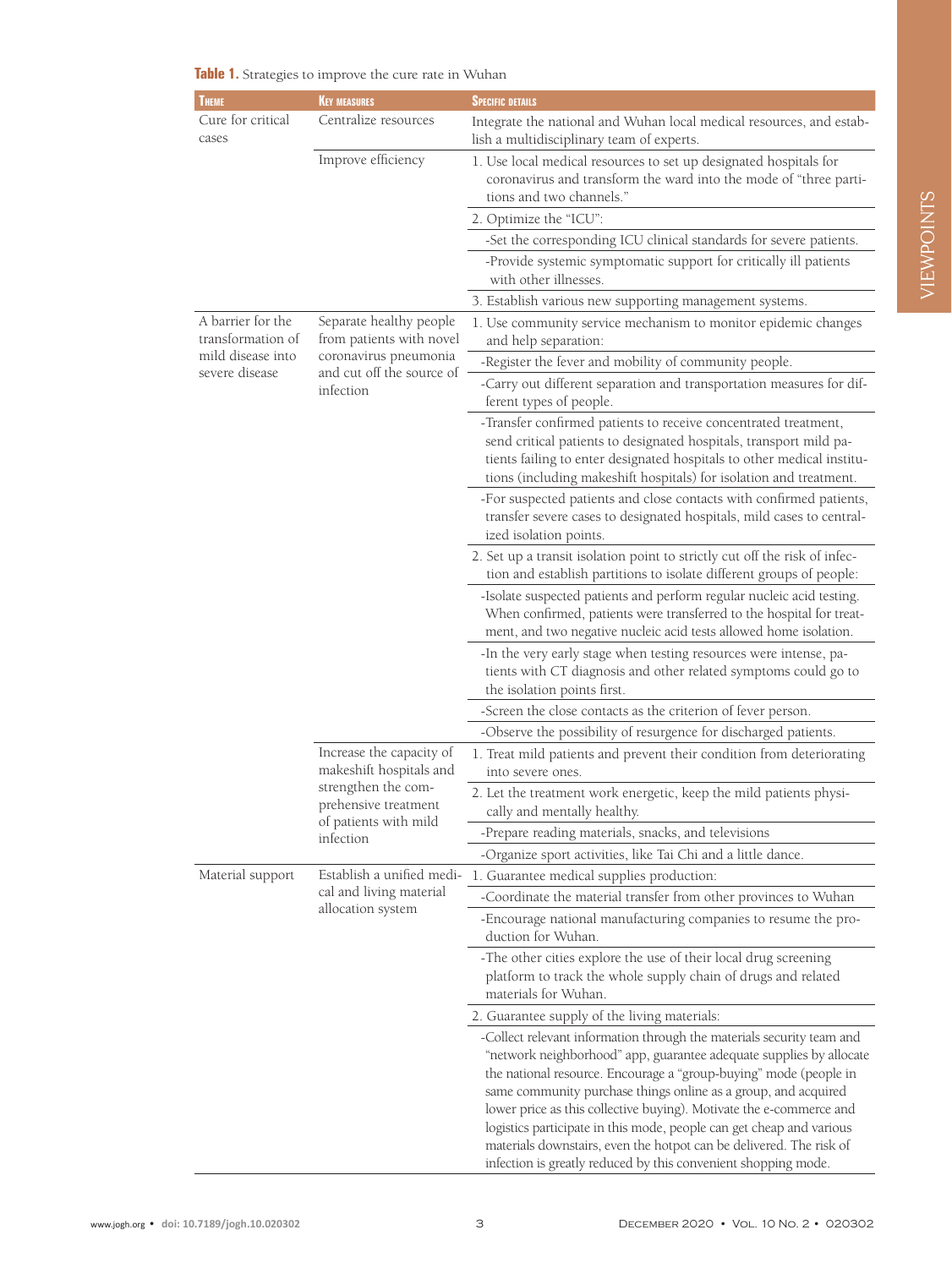#### **Optimize the settings of hospitals and wards**

#### *ICU construction*

Provided systemic symptomatic support for critically ill patients with other diseases, including hyperbaric oxygen therapy, antiviral and anti-infective treatments; on average, there were at least 10 ECMO in hospitals for critical patients.

#### *Ward renovation*

Designated hospitals were transformed into the mode of "three partitions and two channels". First, two channels which couldn't be connected were established, one for patients to enter and the other for them to leave. Second, completely isolated cleaning section, partially cleaning section, and contaminated sections were separated, and the movement of people and materials between each of these areas followed stringent disinfection specifications. Finally, the wards were transformed into a negative pressure zone.

#### **Improve the effect of targeted therapies**

For extremely dangerous patients, the comprehensive treatment team with a multidisciplinary team of respiratory specialists, critical care medicine, cardiovascular experts implemented treatment [[11](#page-6-7)]. After unified training, doctors classified the risk stratification of patients as critical, severe, moderate, and mild to focus on the most critical patients. From mid-February to March, several severe patients over the age of 90 were discharged, including eight 100-year-old patients. To improve the cure rate, hospitals set up some effective systems:

- 1. Condition monitoring system, by reporting patient's condition with every 4 hours and daily meeting.
- 2. "Case-by-case" treatment for critically ill or complicated patients.
- 3. Multidisciplinary participation system to ensure the professional level of the critical care operations (ECMO, hemofiltration, intubation, tracheotomy etc.).
- 4. Nursing system by strengthening multi-organ function support, and improving communication with patients.
- 5. Network consultation mechanism for the rare cases by top experts, such as academician Zhong Nanshan etc.

## STRENGTHEN PREVENTION AND SEPARATION OF PATIENTS AT SOURCE TO AVOID "DAMMED LAKE" FOR PATIENTS WITH NOVEL CORONAVIRUS

People with high risk of infection were classified into "four types of people", namely confirmed patients, suspected patients, patients with fever who could not be ruled out of infection, and close contacts with confirmed patients.

#### **Enhance community strength and entire society participation**

China, including Wuhan, has community-based self-governing (composed of government staff and community employee) community organizations which are primarily responsible for collecting basic information, serving special vulnerable groups, patrolling the public order etc. Residents reported their own body temperature to the local government and community workers in charge. The Headquarter opened up a 24-hour mayor hotline, app of the State Council epidemic direct, to monitor the situation. Once the government received the information asking for help, it would contact the community workers to transfer and treat them.

#### **Set up a transit isolation point to strictly cut off the risk of infection**

As the high infection risk of the coronavirus, it was not appropriate to isolate four types of people at home. The Headquarter requisitioned around 500 unused hotels, guesthouses, and some vacant college dormitories as isolation points to avoid home infections.

#### **Increase the capacity of Makeshift (FangCang) hospitals and strengthen the comprehensive treatment of patients with mild infection**

To deal with the shortage of medical resources, 14 makeshift hospitals were set up in 35 days, and have treated more than 12000 patients with mild infection. Depending on the progression of the disease, ap-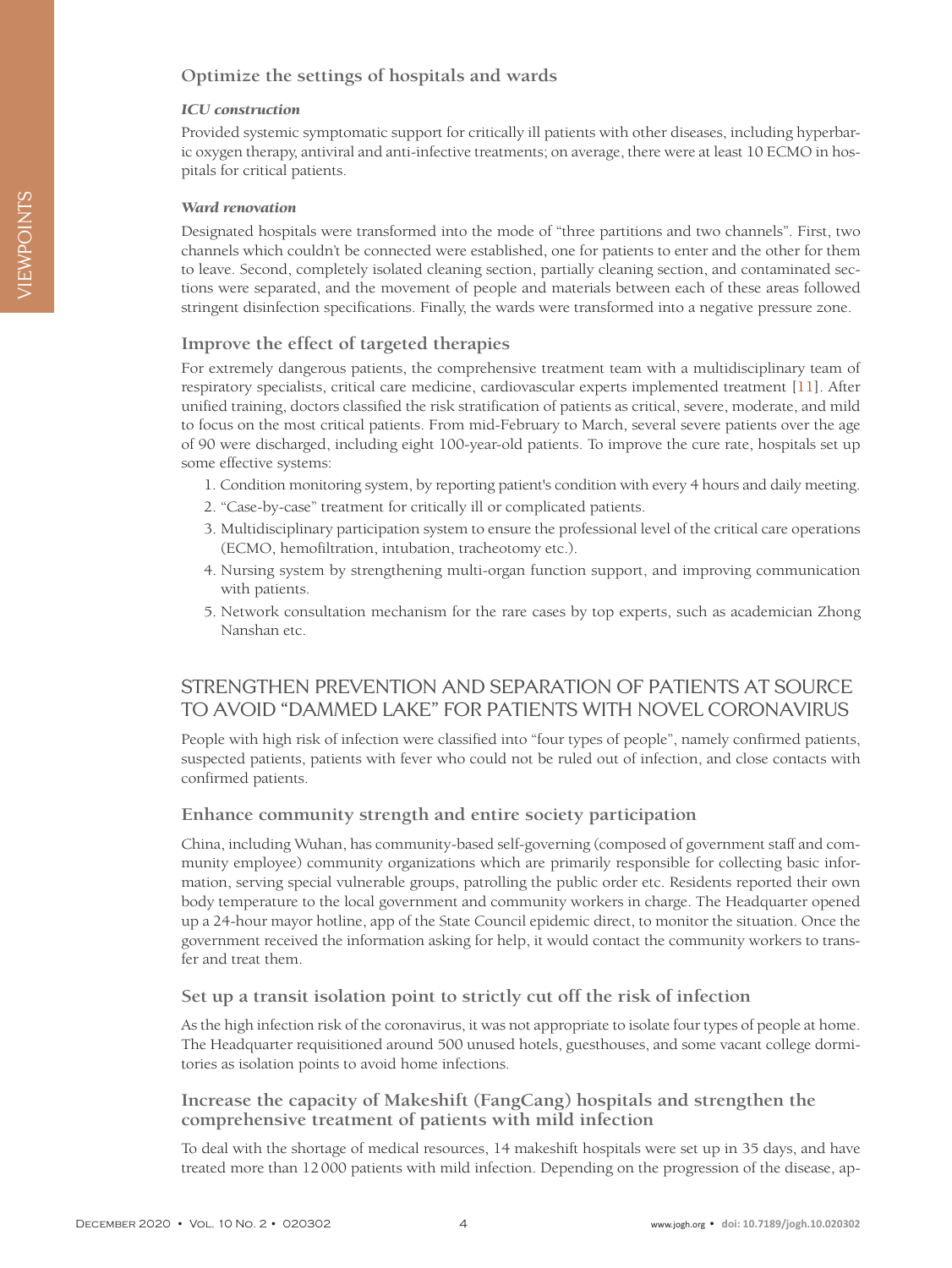

Photo: Doctors work in a makeshift hospital in Wuhan's Hanyang district (from a photographer, used with permission).

proximately 2% to 5% of patients were taken to the designated hospitals to continue the treatment. A makeshift hospital had not only the necessary medical staff but also an oxygen inhaler, ventilator (CPAP), and medication guides-based medicines, to meet a large number of patients with mild infection.

## ESTABLISH A UNIFIED MEDICAL AND LIVING MATERIAL ALLOCATION SYSTEM

#### **Production guarantee for medical supplies**

Encouraged by national incentive policies, some manufacturing companies rebuilt and added new production lines to make the production conditions meet the standardization of medical care products. The production volume of masks ranged from 9.7 million pieces per day in early February to 116 million pieces per day in early March.

### **Material support for residents**

The country and the Headquarter recruited professional personnel and organizations to participate, subdivided multiple material security teams to provides residents with some cheap and free supplies.

## **CONCLUSIONS**

Based on the above whole strategy comb, here are a few key points for performing well to summarize.

#### **Subdivide various operating standards**

Some practical standards are subdivided for patients' treatment and separation, for instance:

- 1. Standards for admission: Patients with mild symptoms of coronavirus, between 18 and 65 years old, without basic diseases such as respiratory system, cardio-cerebrovascular system and mental illness, would be sent to makeshift hospitals. In reference to *the Diagnosis and Treatment Protocol for COVID-19* and the clinical features of patients, severe patients were sent to the designated hospitals.
- 2. Standards for discharge: After discharging, the patients especially the severe ones in designated hospitals would go to the isolation points for quarantine and observation to ensure the true cure.
- 3. Standards for setting up new hospitals: 14 Fangcang hospitals were set in 13 districts based on community population density, geographic location and therapeutic effect to ensure the distance between isolation point, makeshift hospital and designated hospital within 20-minute drive.

#### **Innovate the community management mode**

The community not only provided living services for residents, but also served as an important barrier for front line epidemic prevention. These works have assured the life quality of residents and the normalcy of society during the epidemic, which has allowed for a stable environment in the fight against the epidemic.

#### **Life service management task**

To meet the needs of the residents and reduce the risk of exposure, the community has taken the following measures:

1. Organized some "group buying" activities, collected the information about residents' material needs online uniformly and organized delivery downstairs, or people could choose to buy products on other platform freely. Community provided information of the free goods doled by government.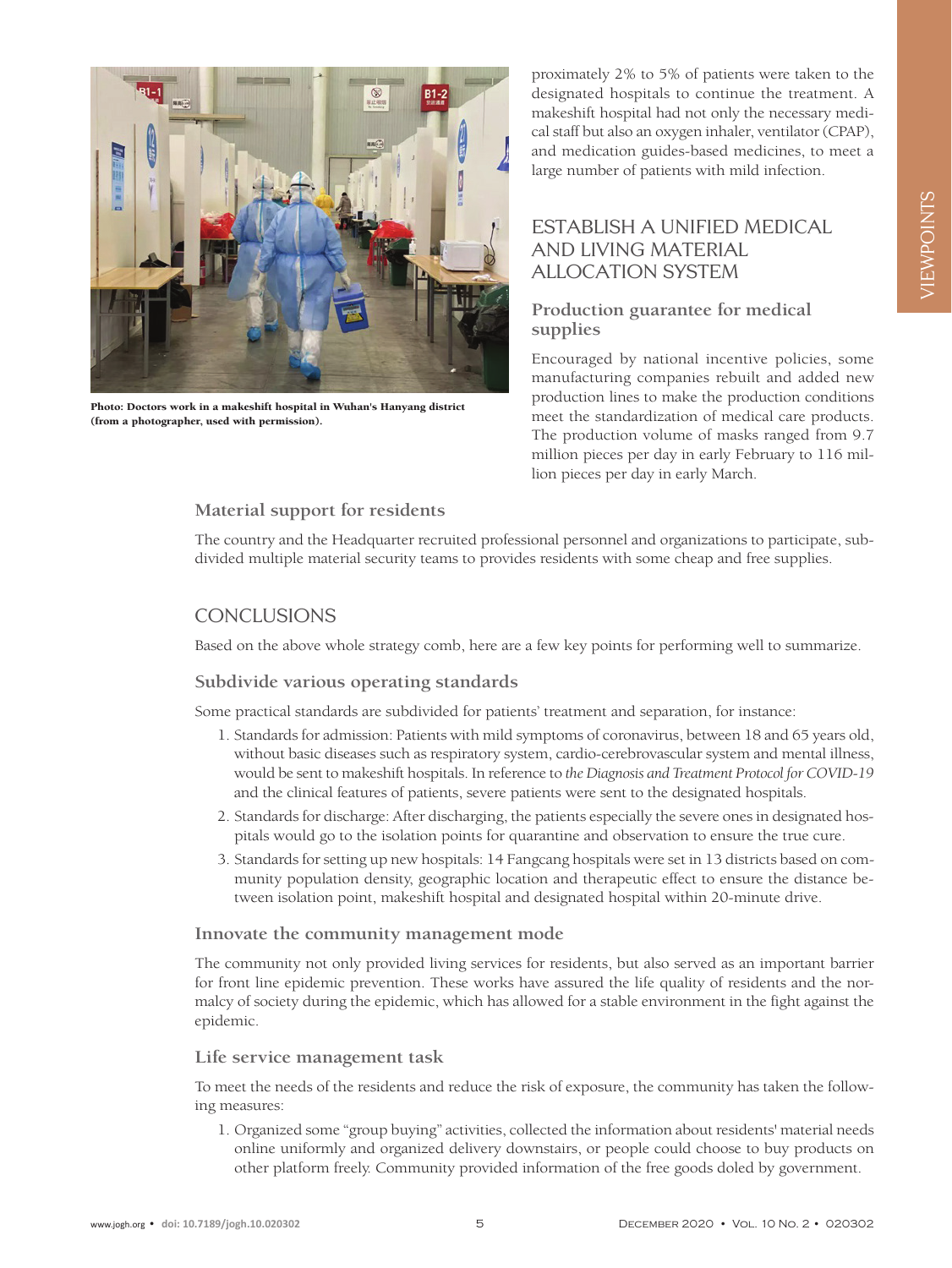- 2. Supported vulnerable individuals by providing free material assistance, assigning personnel to deliver materials to their homes, taking care of the old and helping the homework with unaccompanied children etc.
- 3. Focused on the "non-Covid-19" patients, arranged "drug purchasing service" for patients with chronic diseases, provided the car services of going to hospitals for the patients with other severe illness.

#### **Community-based monitoring tasks**

During the epidemic, communities have played an important role as front-line. The tasks of community in Wuhan were as follows:

- 1. Register the information of close contacts
- 2. Monitor residents' temperature, identify and assist medical staff in transporting four groups of people.
- 3. Disinfect and sterilize the community regularly after the transportation of confirmed cases.
- 4. Timely monitor and report community outbreaks.

#### **Economic relevant supports**

To mitigate the impact of the epidemic on the nation and people, the government have taken many measures as economic supports:

- 1. Strengthened fiscal policy by increasing capital investment, and ensured adequate funds for epidemic prevention in various fields. These measures included reducing the tax, and providing discounted loan interest rates providing, better differentiated preferential financial services for the production of antiviral drugs and regions, industries and enterprises that were severely affected by the epidemic.
- 2. Motivated various business models, encouraged group-buying in community, and developed lots of Internet epidemic-related software and apps, making e-commerce and health industry-related enterprises participate in fighting the epidemic and getting good profits.
- 3. Realized the "zero burden" for COVID-19 patients. Costs for all kinds of tests (unlimited times), treatment (including extremely complex cases with huge expense) are paid by medical insurance and government funds. Out-of-pocket expenses relevant with COVID-19 are zero. The costs of suspected patients even not finally diagnosed are also covered. All accommodation and living expenses in Fangcang and isolation points are covered by government funds.
- 4. Purchased some public services. Because of various and heavy works in the community, the government attracted people to become community workers.



**Acknowledgements:** We are grateful to anonymous reviewers and journal editor for their constructive comments and suggestion.

**Funding:** This work is supported by a project research founded by the National Natural Science Foundation of China (grant No.71804137).

**Authorship declaration**: All authors contributed to writing and conceptualizing the manuscript.

**Competing interests:** The authors completed the ICMJE Unified Competing Interest form (available from the corresponding author), and declare no conflicts of interest.

- <span id="page-5-0"></span> 1 World Health Organization. Coronavirus disease 2019 (COVID-19) Situation Report-105.Available: [https://www.who.](https://www.who.int/docs/default-source/coronaviruse/situation-reports/20200504-covid-19-sitrep-105.pdf?sfvrsn=4cdda8af_2-) [int/docs/default-source/coronaviruse/situation-reports/20200504-covid-19-sitrep-105.pdf?sfvrsn=4cdda8af\\_2-.](https://www.who.int/docs/default-source/coronaviruse/situation-reports/20200504-covid-19-sitrep-105.pdf?sfvrsn=4cdda8af_2-) Accessed: 4 May 2020.
- <span id="page-5-1"></span> 2 Shenzhen Health Development Research Center. Briefing on the new coronavirus Epidemic Situation in Hong Kong, Macao and Taiwan Region and International (Issue 43). Available: [https://mp.weixin.qq.com/s/Ot0hgAV7EhLTUTrX7ES-](https://mp.weixin.qq.com/s/Ot0hgAV7EhLTUTrX7ESJqQ)[JqQ](https://mp.weixin.qq.com/s/Ot0hgAV7EhLTUTrX7ESJqQ). Accessed: 14 April 2020.
- <span id="page-5-2"></span> 3 Shenzhen Health Development Research Center. Briefing on the New coronavirus Epidemic Situation in Hong Kong, Macao and Taiwan Region and International (Issue 42). Available: [https://mp.weixin.qq.com/s/5YehIjosUnbbCKy0\\_](https://mp.weixin.qq.com/s/5YehIjosUnbbCKy0_CLdWw) [CLdWw.](https://mp.weixin.qq.com/s/5YehIjosUnbbCKy0_CLdWw) Accessed: 13 April 2020.

REFERENCES

**REFERENCES**